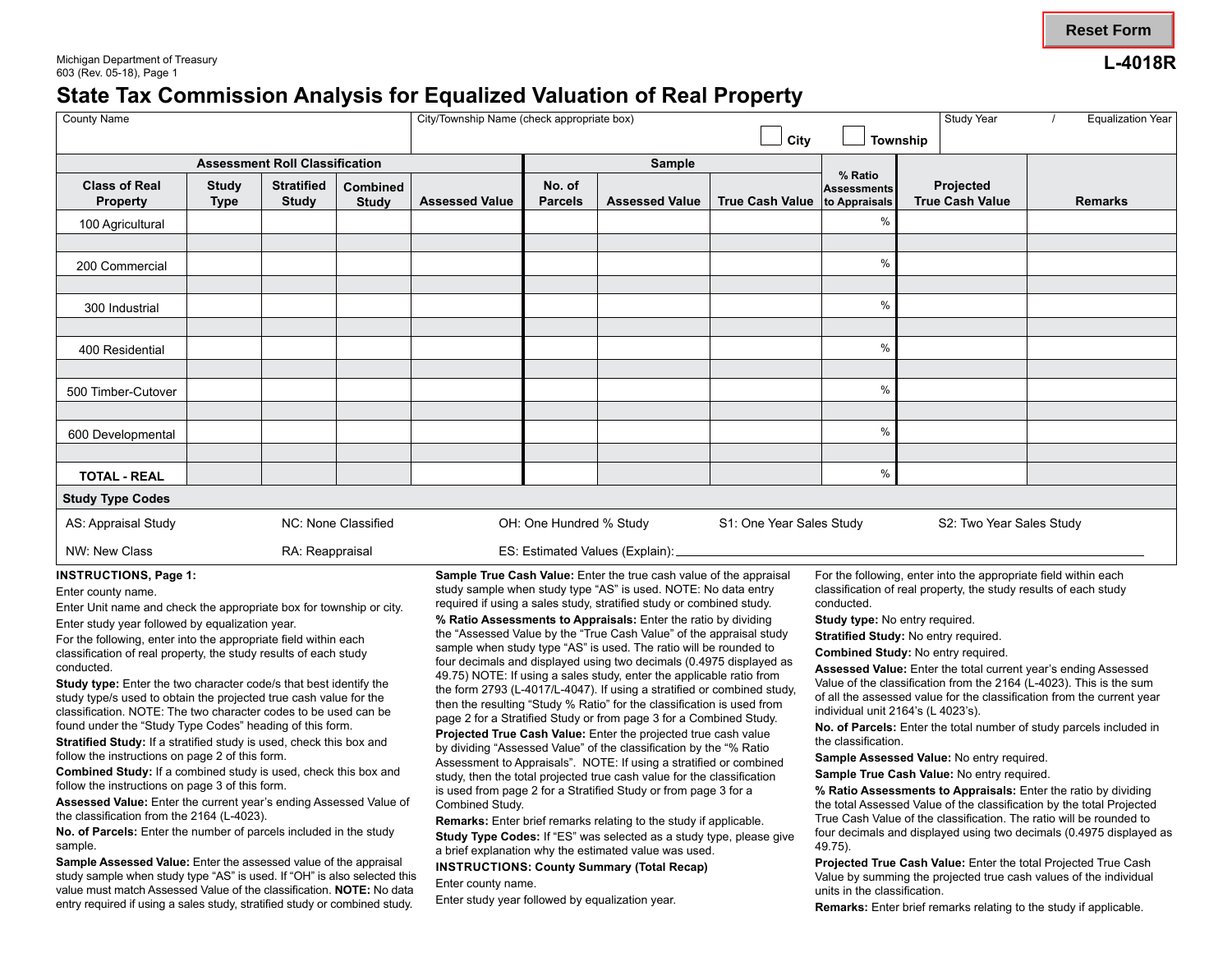## 603, Page 2 **L-4018R State Tax Commission Analysis for Equalized Valuation - Real Property Stratified Study**

| <b>Classification Type:</b>                                                          |                           |                                         | <b>County Name:</b>                                  |                                                                 |                                                     | <b>Local Unit Name:</b> |                                               |                |  |  |
|--------------------------------------------------------------------------------------|---------------------------|-----------------------------------------|------------------------------------------------------|-----------------------------------------------------------------|-----------------------------------------------------|-------------------------|-----------------------------------------------|----------------|--|--|
| <b>Stratified Study Worksheet</b>                                                    |                           |                                         |                                                      |                                                                 |                                                     |                         |                                               |                |  |  |
| A                                                                                    | в                         | C                                       | D                                                    | Е                                                               | Е                                                   | G                       | н                                             |                |  |  |
| <b>Sub Group Name</b>                                                                | <b>Study Type</b><br>Code | No. of Parcels<br><b>Used in Sample</b> | <b>Current Year's Assessed</b><br>Value of Sub Group | <b>Total Assessed Value of</b><br><b>Parcels Used in Sample</b> | <b>True Cash Value of</b><br>Parcels Used in Sample | Study %<br>Ratio        | Sub Group Projected<br><b>True Cash Value</b> | <b>Remarks</b> |  |  |
|                                                                                      |                           |                                         |                                                      |                                                                 |                                                     | %                       |                                               |                |  |  |
|                                                                                      |                           |                                         |                                                      |                                                                 |                                                     | %                       |                                               |                |  |  |
|                                                                                      |                           |                                         |                                                      |                                                                 |                                                     | %                       |                                               |                |  |  |
|                                                                                      |                           |                                         |                                                      |                                                                 |                                                     | $\%$                    |                                               |                |  |  |
|                                                                                      |                           |                                         |                                                      |                                                                 |                                                     | $\%$                    |                                               |                |  |  |
|                                                                                      |                           |                                         |                                                      |                                                                 |                                                     | $\%$                    |                                               |                |  |  |
|                                                                                      |                           |                                         |                                                      |                                                                 |                                                     | $\%$                    |                                               |                |  |  |
|                                                                                      |                           |                                         |                                                      |                                                                 |                                                     | $\%$                    |                                               |                |  |  |
|                                                                                      |                           |                                         |                                                      |                                                                 |                                                     | $\%$                    |                                               |                |  |  |
|                                                                                      |                           |                                         |                                                      |                                                                 |                                                     | %                       |                                               |                |  |  |
| <b>STUDY TOTALS:</b>                                                                 |                           | Κ                                       |                                                      |                                                                 |                                                     | м                       | N                                             |                |  |  |
| See instructions below to<br>determine Stratified Study<br>Totals for J, K, L and M. |                           |                                         |                                                      |                                                                 |                                                     | $\%$                    |                                               |                |  |  |

## **Stratified Study Worksheet Instructions:**

When the "Stratified Study" box for a real property class is checked (X) on page 1 of this form, complete the following steps for each Sub Group within the Stratified Study: **NOTE:** A separate "Stratified Study Worksheet" (Page 2) must be completed for each real classification that stratifies a classification's study.

## INSTRUCTIONS FOR COMPLETING COLUMNS FOR EACH STRATIFIED STUDY SUB GROUP: | INSTRUCTIONS FOR COMPLETING THE STRATIFIED STUDY TOTALS:

| <b>Column J:</b> Enter the total sum of column C "No. of Parcels Used in Sample".<br><b>Column K:</b> Enter the total sum of column D "Current Year's Assessed Value of Sub group". The total in<br>"K" is also entered on page 1 of this Form into the "Assessed Value" field under the "Assessment Roll<br>Classification" heading for the appropriate real property class. NOTE: The total for this column should<br>match the ending assessed value from the current Form 2164 (L-4023) for the classification.<br><b>Column L:</b> The total is calculated by dividing the total in "K" by the total in "M." The total "Study<br>% Ratio" is then entered on page 1 of the form into the "% Ratio Assessments to Appraisals"<br>field for the appropriate real property class. NOTE: The total "Study % Ratio" is not equal to the<br>sum of the ratios in column G.<br><b>Column M:</b> Enter the total sum of column "H". The total in "M" is then entered on page 1 of the<br>form in the "Projected True Cash Value" field for the classification.<br><b>Column N:</b> Enter study remarks (a brief explanation why the stratified study was used). These<br>study remarks should also be entered on page 1 of this form. |
|------------------------------------------------------------------------------------------------------------------------------------------------------------------------------------------------------------------------------------------------------------------------------------------------------------------------------------------------------------------------------------------------------------------------------------------------------------------------------------------------------------------------------------------------------------------------------------------------------------------------------------------------------------------------------------------------------------------------------------------------------------------------------------------------------------------------------------------------------------------------------------------------------------------------------------------------------------------------------------------------------------------------------------------------------------------------------------------------------------------------------------------------------------------------------------------------------------------------------------|
|                                                                                                                                                                                                                                                                                                                                                                                                                                                                                                                                                                                                                                                                                                                                                                                                                                                                                                                                                                                                                                                                                                                                                                                                                                    |
|                                                                                                                                                                                                                                                                                                                                                                                                                                                                                                                                                                                                                                                                                                                                                                                                                                                                                                                                                                                                                                                                                                                                                                                                                                    |